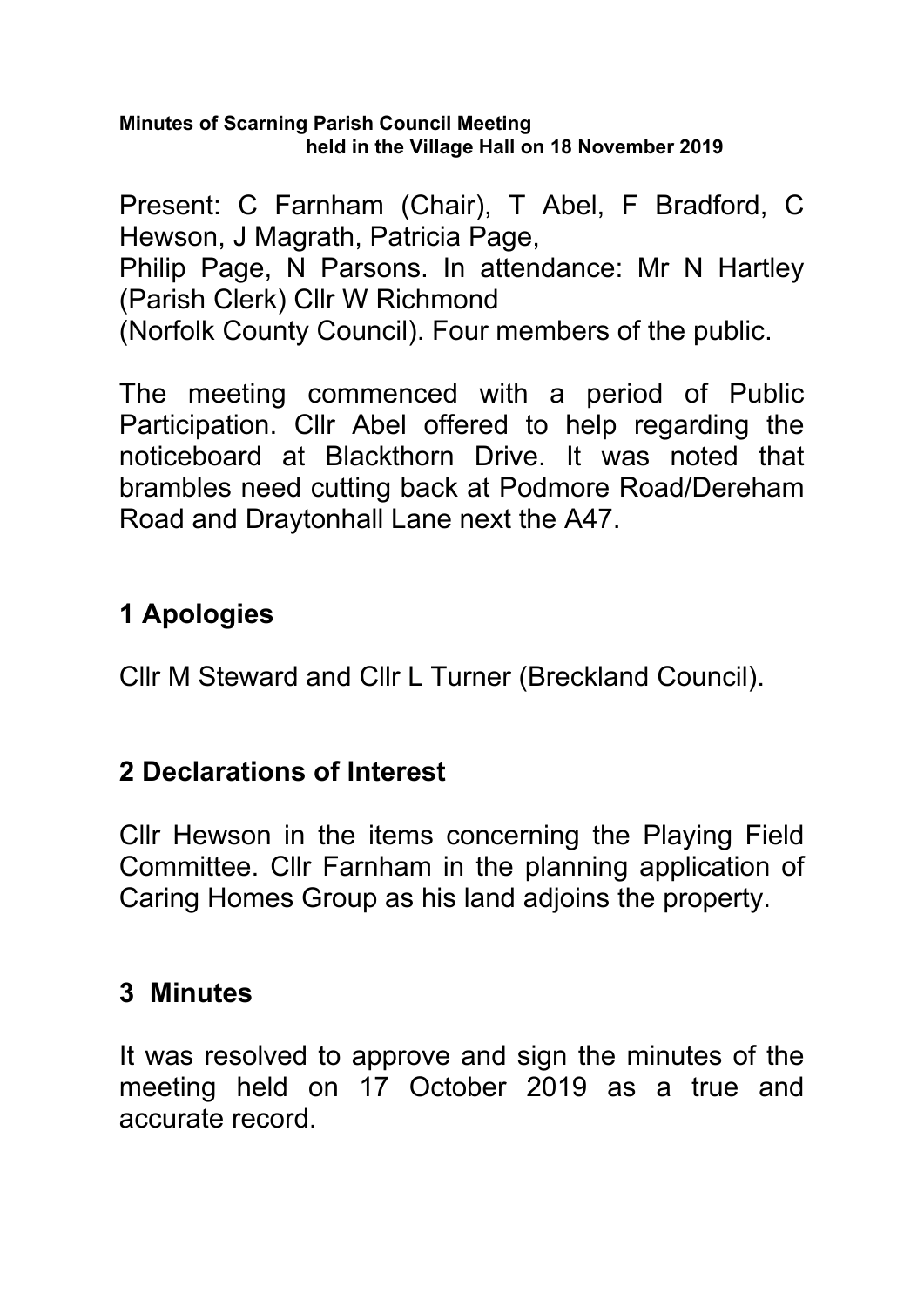# **4 Matters Arising**

Cllr Abel asked what is happening regarding a proposed bus shelter outside the Village Hall. It was noted that the Council considered a bus shelter at Chestnut Road to be a priority for next year and is making a bid for funds under the Parish Partnership Scheme.

## **5 Finance**

5.1 The following payments were made in accordance with the Budget:-

Chq 102107 Scarning Village Hall, payment for the upkeep of the defibrillator to March 2020,

£16

 102108 N Hartley, reimbursement of expenses, £205.74

102109 HMRC, clerk's PAYE, £10.80

 102110 A Newton, disposal of cuttings from Lucy's Meadow, £379.20

 102111 A Newton, disposal of cuttings from Lucy's Meadow, £182.40

 102112 TOP Garden Services, grass cutting Scarning churchyard, £180 (Section 137)

 102113 S Goldsworthy, reimbursement for flowers and paint, £31.03

 102114 A Glister, supply and install Christmas tree, £160

5.2 Payment received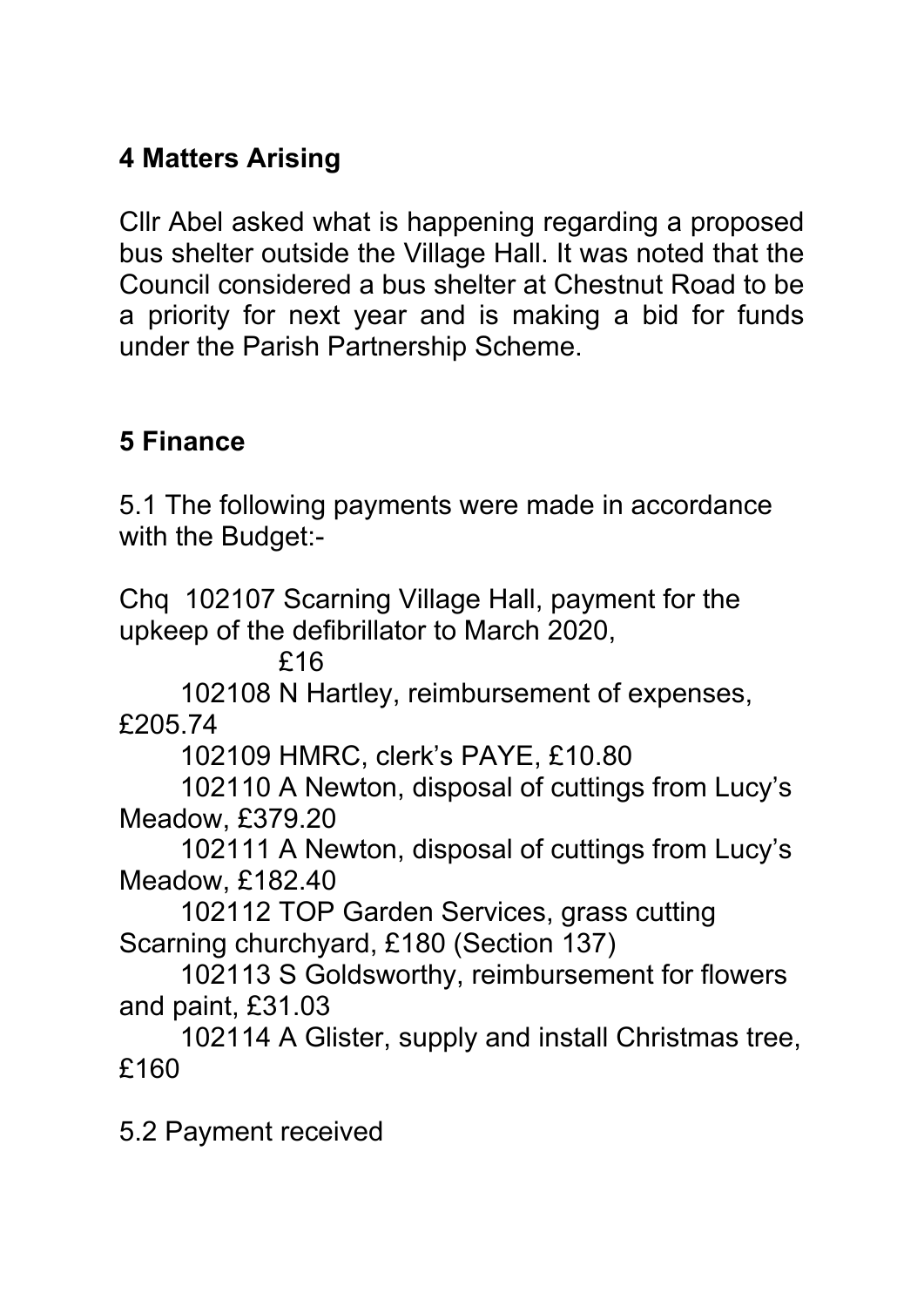J Walker, purchase of shed formerly used to store conservation volunteer tools, £50

5.3 The meeting received a report of Actual Expenditure to Budgeted Expenditure

5.4 The Internal Control Officer noted that he had carried out all the necessary checks and that everything was in order

## **6 Planning**

6.1 Breckland Council decisions

 Land adjacent 2 Lawrence Cottages, Daffy Green 3PL/2019/1032/F

 Change of use of agricultural land to garden land including menage Approved

6.2 Application considered

 Caring Homes Group, Oak Manor, Dereham Road 3PL/2018/1289/O

 Permission for the development of 24 assisted car units within the grounds of Oak Manor

Care Home

Amendment to application red line

No objection

#### **7 Water Meadows Management Plan**

The Council considered a Management Plan for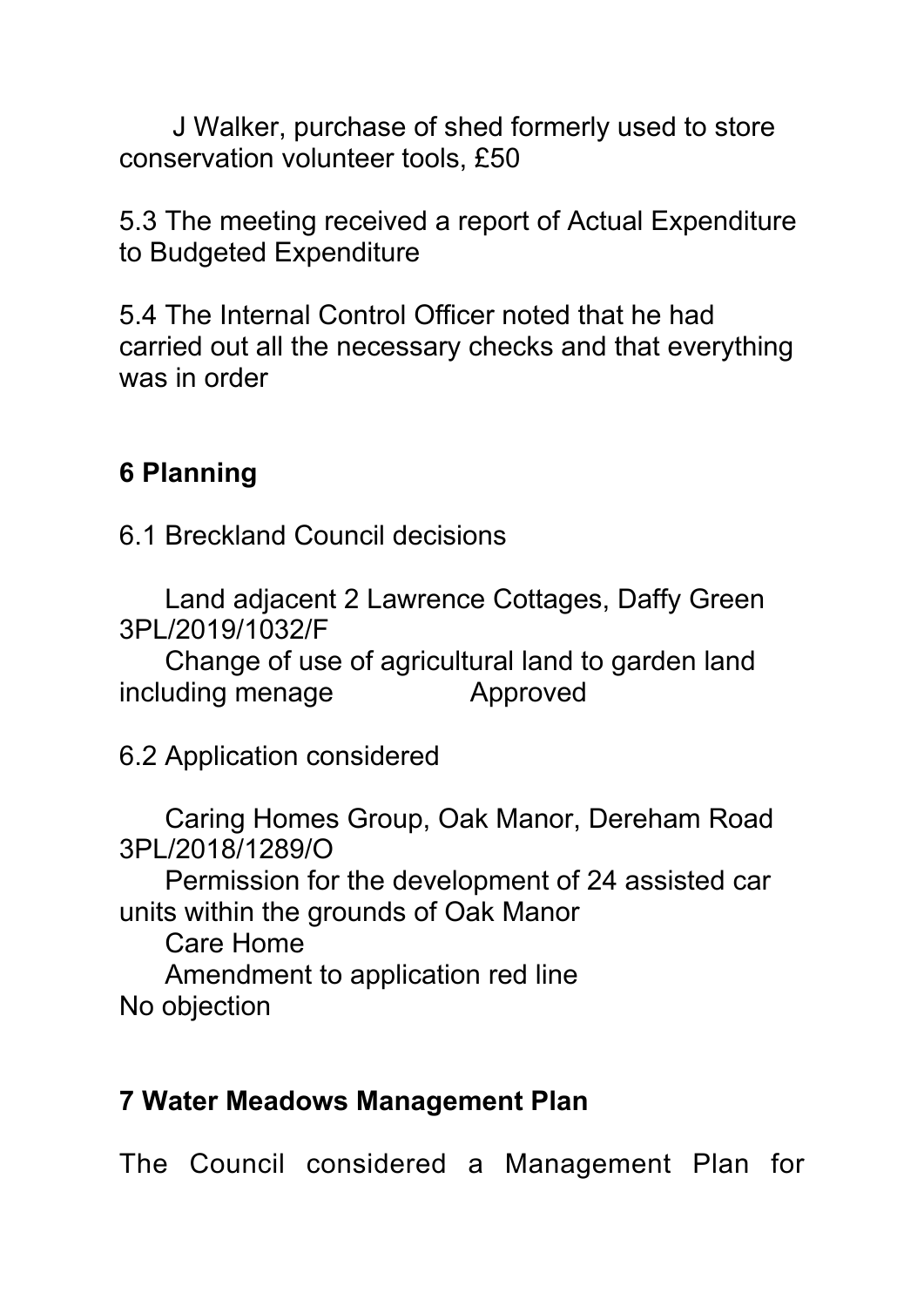Scarning Water Meadows. It was **RESOLVED** to approve the report.

## **8 Scarning Playing Field Committee**

It was noted that the Playing Field Committee is holding funds of around £8,000. A decision regarding a new mower is awaited once the mower has been assessed. It was **RESOLVED** that the Parish Council will hold £3,000 from this year's funds in its Reserves to be put toward the purchase of a new mower. It was **RESOLVED** that the Playing Field Committee should use the funds in its bank account to meet its current payments.

## **9 Scarning Playing Field Committee**

The Council considered the amount of the grant to Scarning Playing Field Committee for 2020/21. It was **RESOLVED** that the Parish Council will hold £3,000 from its funds in its Reserves to be put toward the purchase of a new mower. It was **RESOLVED** that the Playing Field Committee should use the funds in its bank account to meet its payments.

#### **10 Summer Fete**

The Council considered a request for funds toward the cost of the Summer Fete. It was **RESOLVED** to approve £1,000. It was agreed that any surplus from the commercial stalls will be returned to the Parish Council.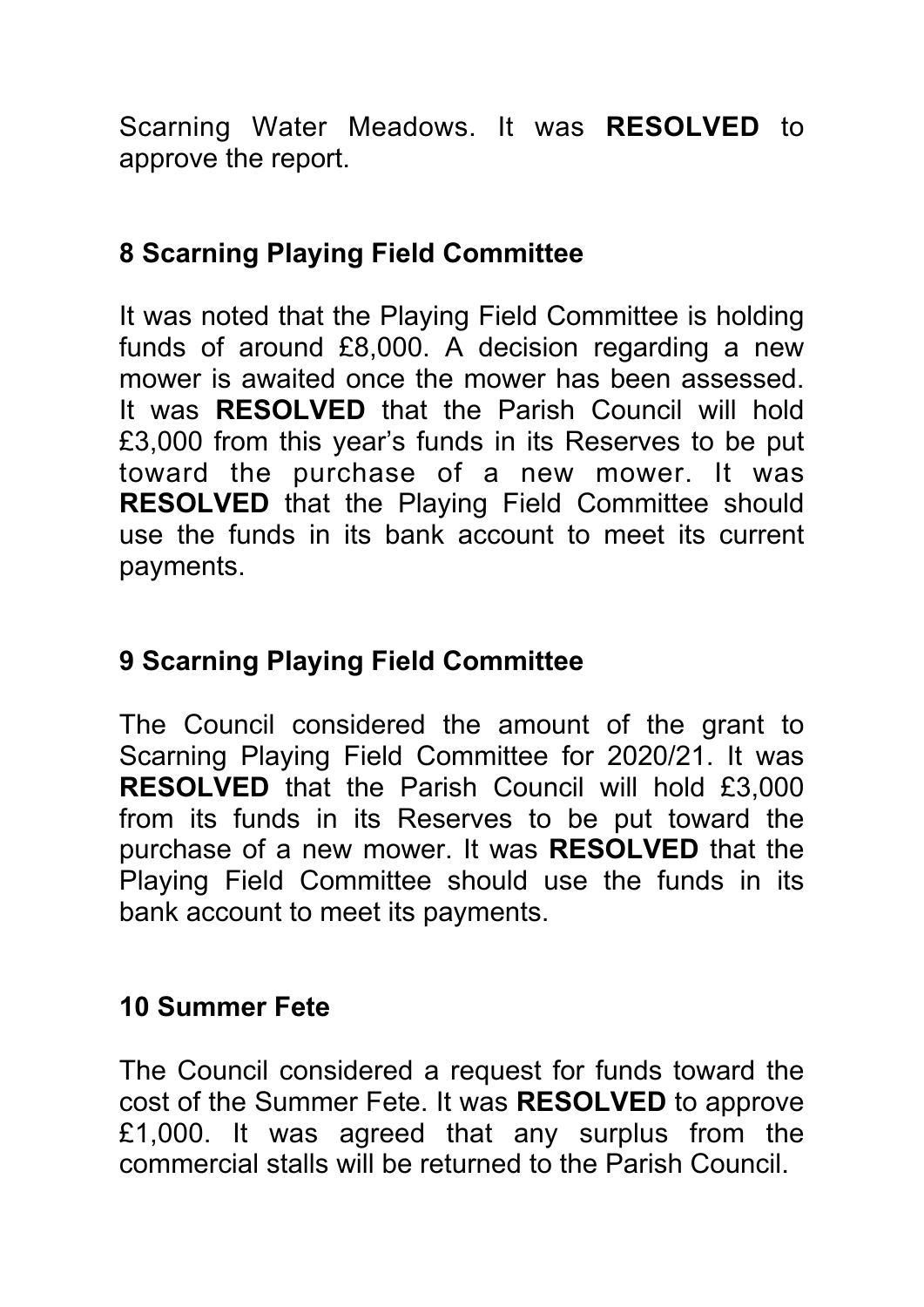# **11 Draft Budget 2020/21**

The Council considered a Draft Budget prepared by the Budget Committee for 2020/21. Cllr Parsons proposed that £500 should be set aside for trees. This will be held in Reserves from this financial year's funds. It was **RESOLVED** to approve the Budget, but to make a final review of it at the next meeting.

#### **12 Defibrillator and First Aid Course**

It was noted that a basic course on using a defibrillator and first aid course funded by the Parish Council will be held in the Village Hall on 15 January 2020 at 7pm. A second course may be necessary, depending on numbers.

#### **13 Scarning Water Meadows**

It was noted that Breckland Council had replied to the Parish Council's request to reconsider planting trees in two corners of the Water Meadows. The Parish Council will meet officers from Breckland Council. Cllr Hewson noted that the BCS mower has been passed to the Playing Field Committee and is being assessed before it is stored in the container.

## **14 Items for inclusion in the next agenda**